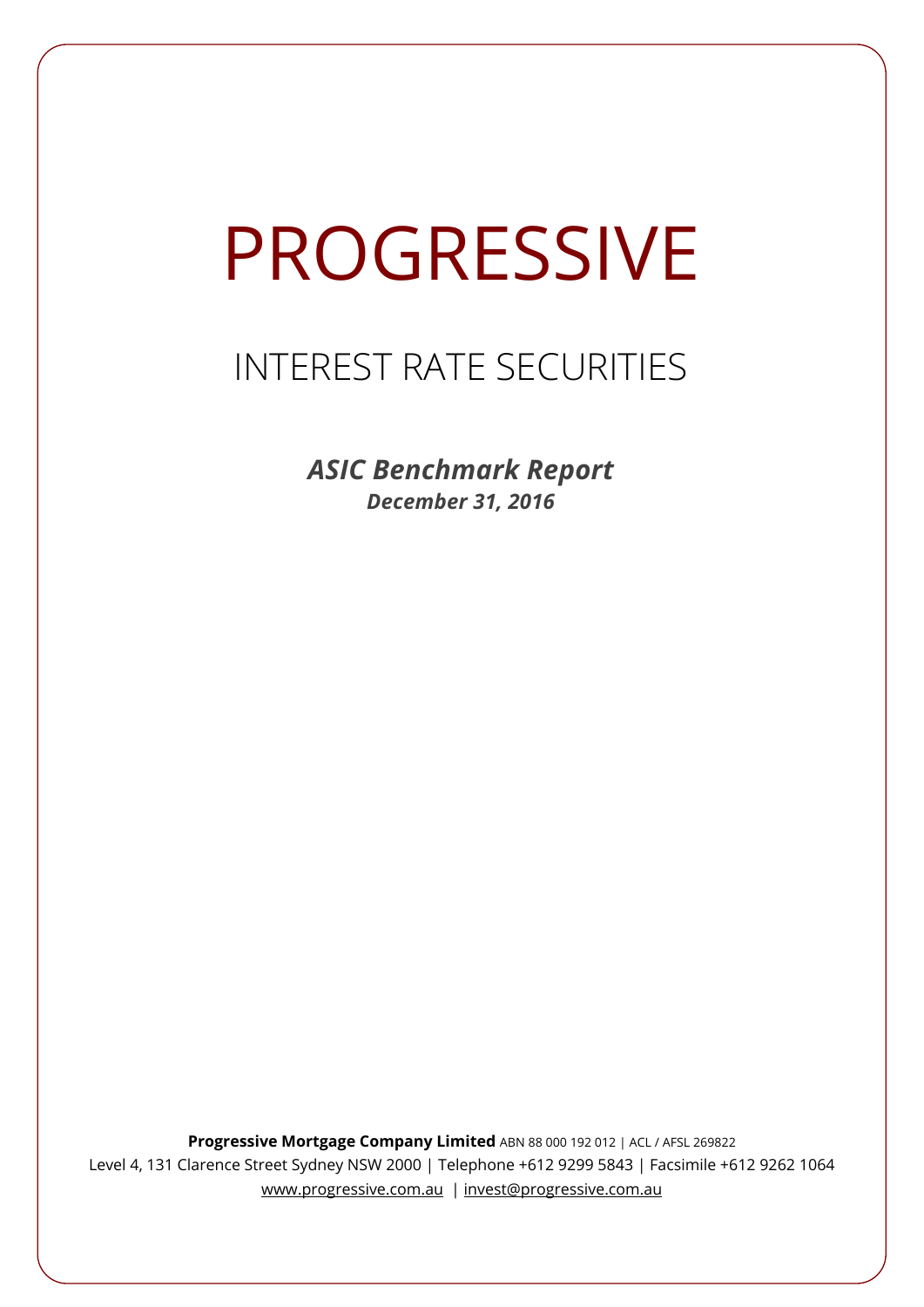## **1.1 ASIC BENCHMARKS**

*Table 1 – ASIC Regulatory Guide 69 Benchmarks* 

| <b>Benchmark</b>                  | <b>Issuer meets</b><br>benchmark? | Refer<br>to item: |
|-----------------------------------|-----------------------------------|-------------------|
| <b>Equity Capital</b>             | Yes                               | 1.3               |
| Liquidity                         | Yes                               | 1.4               |
| Rollovers                         | Yes                               | 1.2               |
| Debt Maturity                     | Yes                               | 1.5               |
| Loan Portfolio                    | Yes                               | 1.6               |
| <b>Related Party Transactions</b> | Yes                               | 1.7               |
| Valuations                        | Yes                               | 1.8               |
| Lending Principles                | Yes                               | 1.9               |

Table 1 lists the ASIC Regulatory Guide 69 benchmarks applicable to unlisted note issues and whether they are met for this reporting period and where they are referred to in this report.

#### **1.2 ROLLOVERS BENCHMARK – RENEWAL ON MATURITY**

Progressive meets the ASIC Rollovers benchmark by making the following disclosures. On or about the maturity of a fixed term investment, a written notice is sent to the Investor:

- Inviting the investor's instructions for reinvestment;
- Advising the current interest rates applying to our investment options; and
- Informing availability of the current Prospectus and any other relevant disclosure.

If no instructions are received we assume the investor wishes to reinvest under the same terms at the then current rate.

If an investment is not renewed, interest will cease at the expiration of the term and the money will be repaid to the investor in the prescribed manner within one working day of such advice.

### **1.3 EQUITY CAPITAL BENCHMARK**

Progressive follows the ASIC Equity Capital benchmark whereby a minimum 8% *equity ratio* (total equity/(total equity + total liabilities)) is maintained to ensure prudent capitalisation of its mortgage financing business; and if and when more than a minor part of lending were to be directly or indirectly for property development this minimum ratio would increase to 20%.

At December 31, 2016 Progressive's *equity ratio* was 16.36% and 0.00% of its lending was related to property development.

### **1.4 LIQUIDITY BENCHMARK**

Progressive meets the ASIC Liquidity benchmark which requires that a cash balance be maintained on a rolling basis at least equal to its estimated cash requirement for the next 3 months.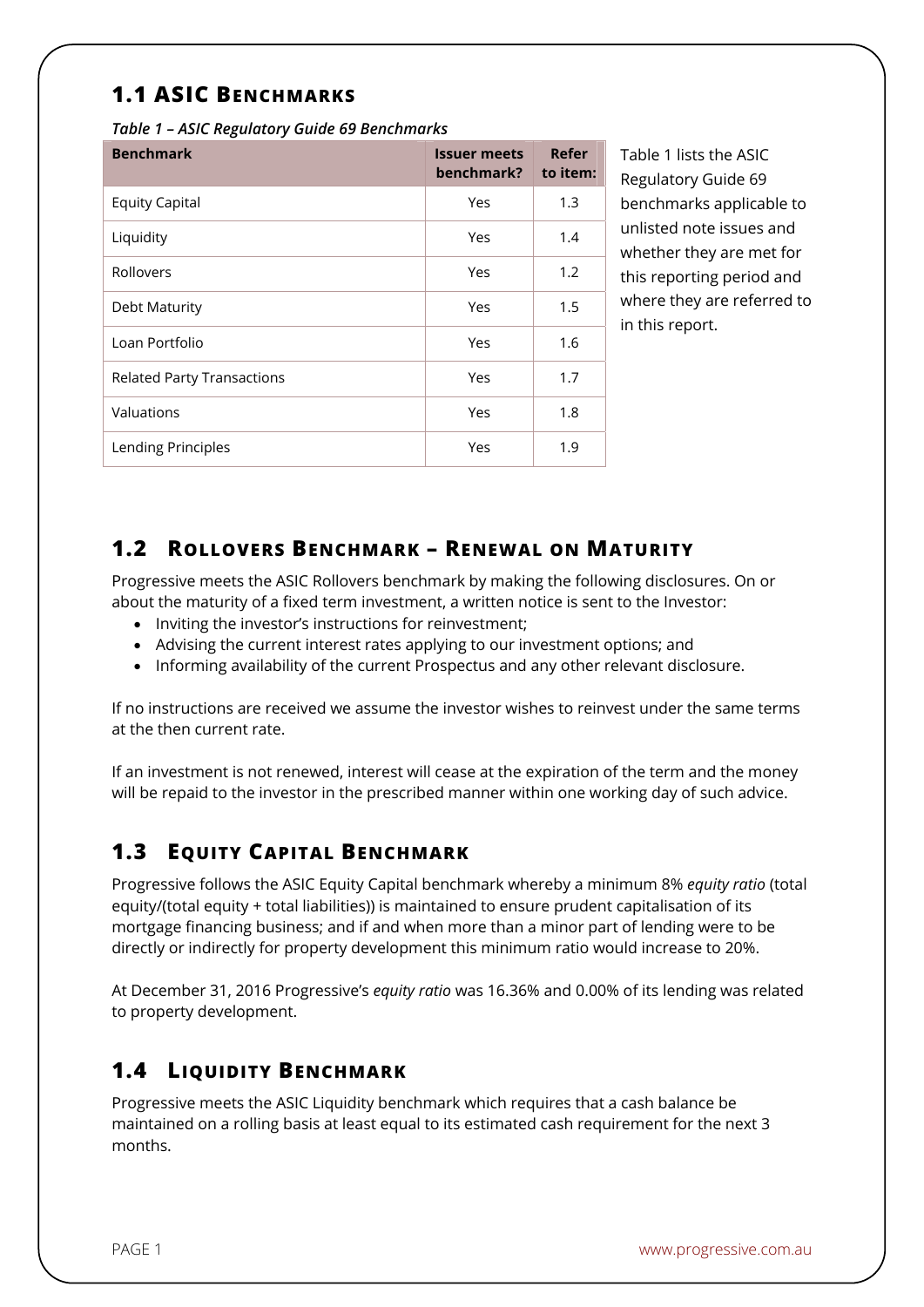At December 31, 2016 Progressive's:

- Cash balance requirement assuming a rollover rate of 90% of fixed term investments and retention of 91% of no fixed term (31 day notice) investments was 1,347,962.
- Cash balance requirement would have been \$4,501,395 if the rollover and retention rates were 20% less than the actual rates experienced for the prior 3 months (98% and 98% respectively).
- Actual available cash balance was \$52,052,927.

Progressive ensures that assets maturing within 1 year are always at least equal to liabilities maturing within 1 year (see Table 2). This balancing of maturities is aided by a policy that all mortgage loans other than loans regulated under the *National Consumer Credit Protection Act 2009* ('Credit Code' loans) are subject to recall after 3 years.

### **1.5 DEBT MATURITY BENCHMARK**

To meet the ASIC Debt Maturity disclosure benchmark, a maturity profile of amounts owing to Investors and other interest-bearing liabilities appears below in Table 2. Included in liabilities payable within 3 months are variable rate investments for which the investment terms and conditions provide for an orderly repayment in sequence out of funds available and now subject to minimum 31 days notice for withdrawal of funds.

| <b>Matures:</b>  | <b>Cash and Term</b><br><b>Deposits</b><br>\$ | <b>Loans Subject</b><br>to Recall and/or<br><b>Expiring</b><br>\$ | <b>Interest-Bearing</b><br><b>Liabilities</b><br>\$ |
|------------------|-----------------------------------------------|-------------------------------------------------------------------|-----------------------------------------------------|
| Within 3 Months  | 18,732,977                                    | 11,889,326                                                        | 29,481,707                                          |
| $3 - 12$ Months  | 23,520,968                                    | 1,989,397                                                         | 9,250,190                                           |
| $1 - 3$ Years    |                                               | 3,627,700                                                         | 11,367,436                                          |
| <b>Totals</b>    | 42,253,945                                    | 17,506,423                                                        | 50,099,333                                          |
| Av Interest Rate | 2.70%                                         | 5.13%                                                             | 3.09%                                               |

*Table 2 - Maturities at December 31, 2016*

### **1.6 LOAN PORTFOLIO BENCHMARK**

To meet the ASIC Loan Portfolio disclosure benchmark, details of Progressive's current loan portfolio and related policies are set out in Tables 2, 3.1, 3.2, 3.3 and 3.4, and the policies applied by Progressive in the origination and management of mortgage assets are as follows:

- All loans are secured by registered mortgage over real estate which is assessed to be readily saleable or income earning.
- Loans are made within New South Wales and the Australian Capital Territory and predominantly within the greater Sydney Metropolitan area.
- All securities are valued by independent experienced valuers.
- Loans can be made to natural persons, companies or a trust provided they are not associates of Progressive.
- All mortgage loans other than Credit Code loans are subject to full repayment on written notice no later than three years from execution.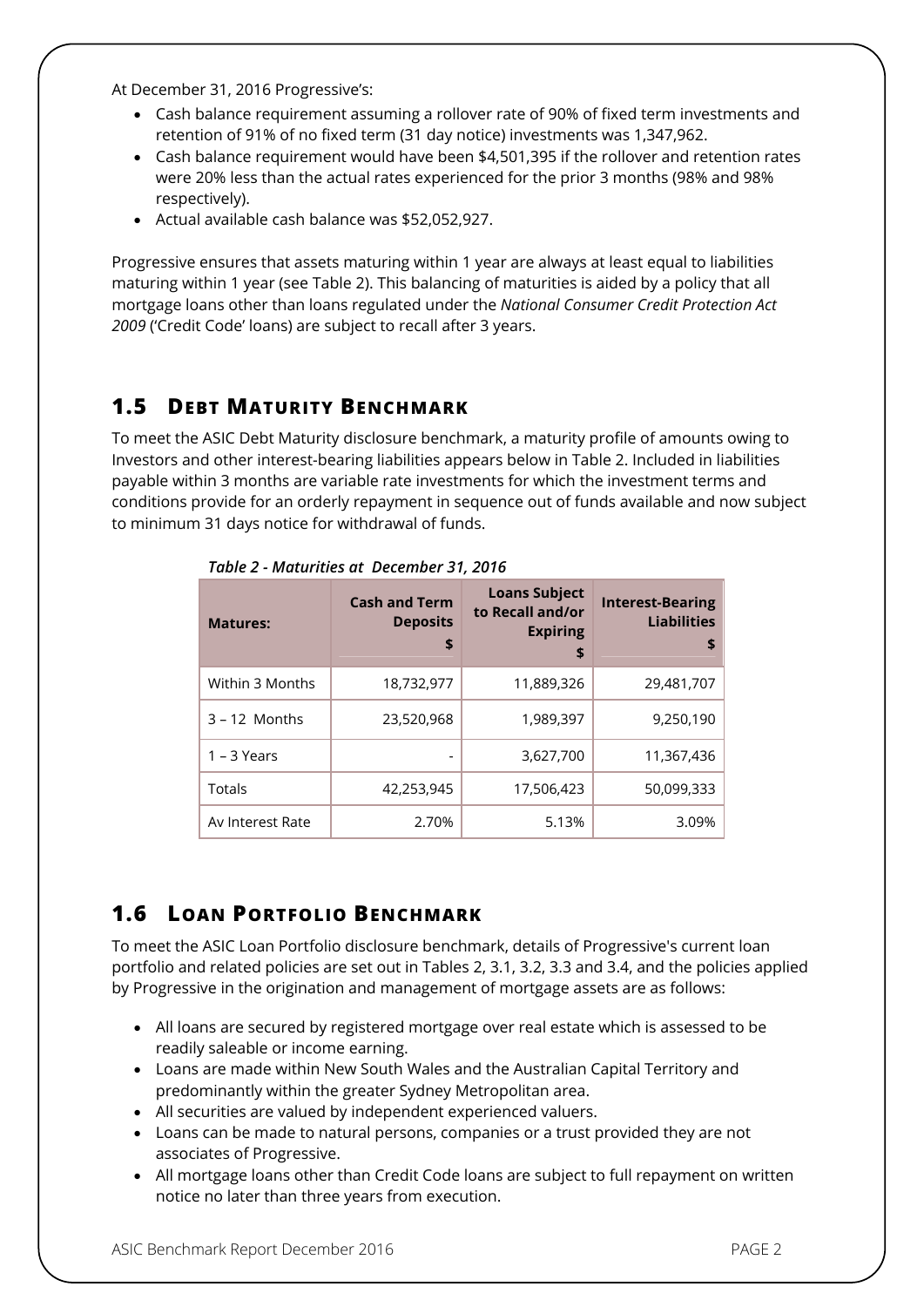- Not more than 10% of total loan funds can be advanced to any one borrower.
- Experienced officers of Progressive appraise all loan proposals. No loan is made without:
	- the written consent of the loans manager and a director of the Company;
	- a valuer's certificate;
	- a solicitor's certificate that the title is in order;
	- a registrable mortgage; and
	- satisfactory proof that the property to be mortgaged has been insured.
- Loans that require loan insurance are not made.
- Loans are closely monitored for performance. Daily exceptions reports are generated to identify any accounts requiring maintenance such as insurance renewal, a review of interest rates or follow up on late payment.
- Loans in default or arrears are considered on an individual basis. Reasonable proposals for the borrower to normalise the account are allowed and scope for restructuring the loan is investigated. When the loan is clearly no longer viable it will be called in and any actions thereafter necessary for recovery taken.

| <b>Security</b>          | Number<br>Loans | <b>Outstanding</b><br>Value<br>Loans | Weight | Valuation<br>Security | Loan/<br>Ratio<br><b>Actual</b><br>Value | $u$<br>Maximu<br>厄<br>Ratio<br><b>Loan</b> |
|--------------------------|-----------------|--------------------------------------|--------|-----------------------|------------------------------------------|--------------------------------------------|
| Owner-Occupied Homes     | 43              | 10,892,450                           | 62.2%  | 32,869,968            | 33.1%                                    | 69.2%                                      |
| <b>Rental Property</b>   | 23              | 6,613,973                            | 37.8%  | 18,653,032            | 35.4%                                    | 69.2%                                      |
| Construction/Development | 0               | 0                                    | 0%     | 0                     | N/A                                      | N/A                                        |
| Totals                   | 66              | 17,506,423                           | 100%   | 51,523,000            | 34.0%                                    |                                            |
| Averages                 |                 | 265,249                              |        | 780,652               |                                          |                                            |

*Table 3.1 – Loans at December 31, 2016 - Valuations and Securities*

#### *Table 3.2 – Loans at December 31, 2016 - Loan Distribution – Sydney Regions*

| <b>Region</b> | West<br>Inner | Southern | East<br>and<br>City | ÷<br>$\overline{2}$<br>$\mathbf \omega$<br>Shor<br>Upper | <b>Outside</b><br>dney<br>$\overline{\mathcal{S}}$ | ξ<br>Bankstow<br>nterbu<br>ලි | 든<br>$\frac{5}{2}$<br>$\mathbf{\omega}$<br>$\overline{\sigma}$<br>$\tilde{5}$<br>owe | West | West<br>North | S<br>$\omega$<br>the<br>Ē<br><b>Beac</b><br><u>ۃ</u> | West<br>South | <b>Total</b> |
|---------------|---------------|----------|---------------------|----------------------------------------------------------|----------------------------------------------------|-------------------------------|--------------------------------------------------------------------------------------|------|---------------|------------------------------------------------------|---------------|--------------|
| <b>Number</b> | 10            | 11       | 10                  | 4                                                        |                                                    |                               |                                                                                      | 4    | 4             | 5                                                    | フ             | 66           |
| Weight        | 15 %          | 40 %     | 13 %                | 4 %                                                      | 7 %                                                | 6 %                           | 1 %                                                                                  | %    | 5 %           | 8%                                                   | 0%            | 100%         |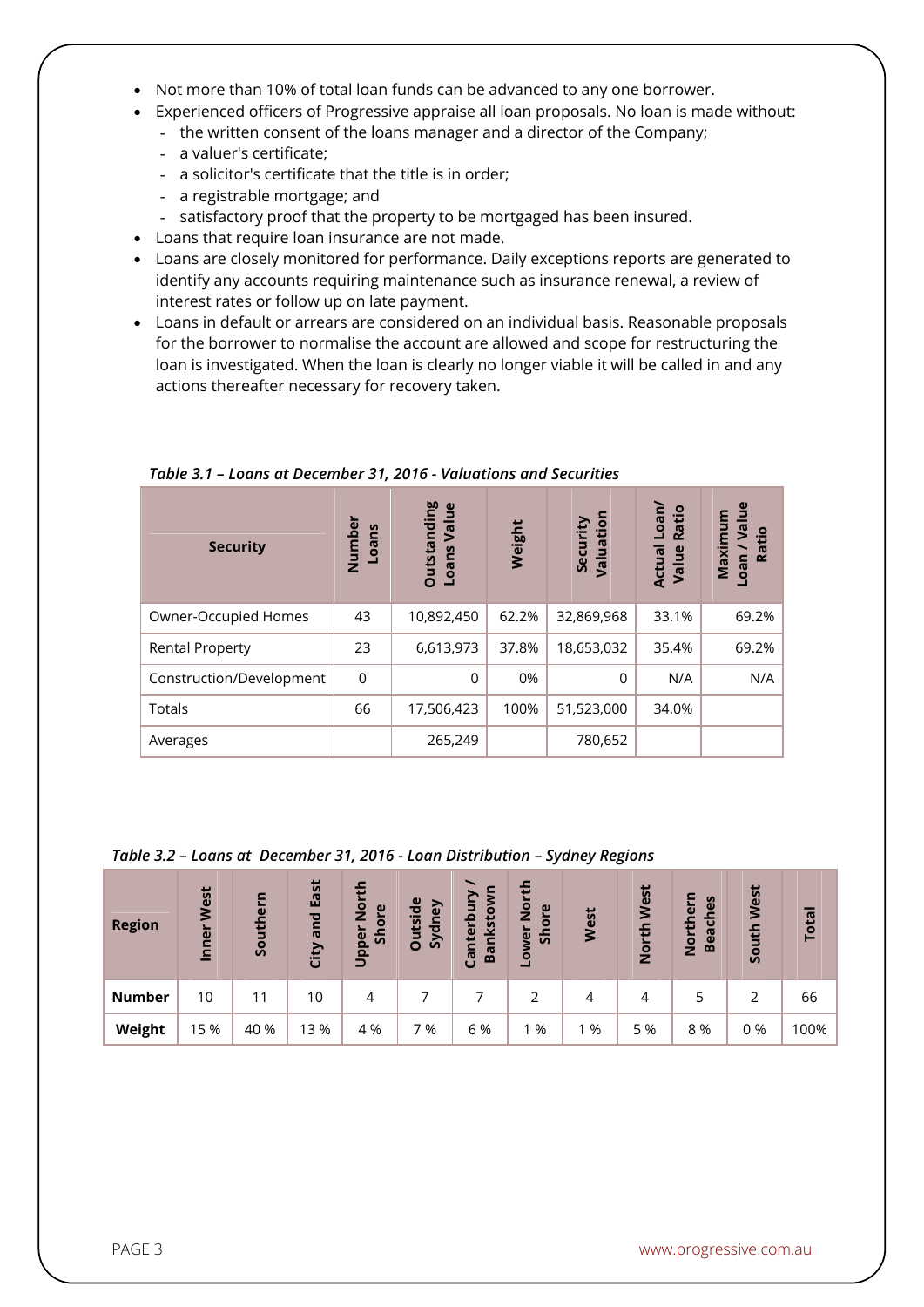| <b>Type of Loan or Security</b>                                            | Number          | <b>Outstanding</b><br>Loans value<br><b>Total</b> | Weight      | Valuation<br>Security | Loan/Value<br>Ratio |
|----------------------------------------------------------------------------|-----------------|---------------------------------------------------|-------------|-----------------------|---------------------|
| <b>Business Purpose Loans</b>                                              | 22              | 8,842,489                                         | 50.5%       | 22,318,797            | 39.6%               |
| Residential Investment Loans                                               | 5               | 512,481                                           | 2.9%        | 3,031,239             | 16.9%               |
| Personal Purpose Loans                                                     | 39              | 8,151,453                                         | 46.6%       | 26,172,963            | 31.1%               |
| Loans secured or part secured by second mortgages                          | $\mathbf 0$     | $\Omega$                                          | $\mathbf 0$ | $\Omega$              | N/A                 |
| Loans more than 30 Days In Arrears                                         | 1               | 22,935                                            | 0.13%       | 450,000               | 5.1%                |
| Loans Impaired and Renegotiated Loans                                      | $\Omega$        | $\Omega$                                          | $\Omega$    | $\Omega$              | N/A                 |
| Loans Subject to Legal Proceedings                                         | $\mathbf 0$     | $\mathbf{0}$                                      | 0           | $\Omega$              | N/A                 |
| Loans to 10 largest borrowers                                              | 10 <sup>°</sup> | 8,881,882                                         | 50.7%       | 17,101,536            | 51.9%               |
| Properties of 5% or more of total property assets                          | $\Omega$        | N/A                                               | N/A         | N/A                   | N/A                 |
| Loans to related parties (Progressive does not lend<br>to related parties) | $\Omega$        | N/A                                               | N/A         | N/A                   | N/A                 |

#### *Table 3.3 - Loans at December 31, 2016 – Loan Purpose and Other Portfolio Details*

#### *Table 3.4 - Loans at December 31, 2016 – Loans of 5% or More of Total Loan Book Value*

|                         | Loan <sub>1</sub>                                                                                                                                                                                     |           |  |  |  |
|-------------------------|-------------------------------------------------------------------------------------------------------------------------------------------------------------------------------------------------------|-----------|--|--|--|
| Loan Value              |                                                                                                                                                                                                       | 1,542,701 |  |  |  |
| Type of Loan            | <b>Business Purpose</b>                                                                                                                                                                               |           |  |  |  |
| Securities              | 1) Residential/ commercial property                                                                                                                                                                   | 1,800,000 |  |  |  |
|                         | 2) Vacant Land                                                                                                                                                                                        | 775,000   |  |  |  |
| Security Valuation      | Total:                                                                                                                                                                                                | 2,575,000 |  |  |  |
| Loan / Value Ratio      |                                                                                                                                                                                                       | 59.91%    |  |  |  |
| Weight                  |                                                                                                                                                                                                       | 8.81%     |  |  |  |
| <b>Security Details</b> | 1) 2-storey retail/residential building comprising 2 shops and a 3-bedroom residence<br>on 461.6 m <sup>2</sup> in Southern Sydney<br>2) 638.6 $m^2$ vacant land zoned residential in Southern Sydney |           |  |  |  |
| Valuation details       | 1) Independent valuation dated August 2013 based on sales evidence and market<br>conditions.<br>2) Valuer-General land value July 2016.                                                               |           |  |  |  |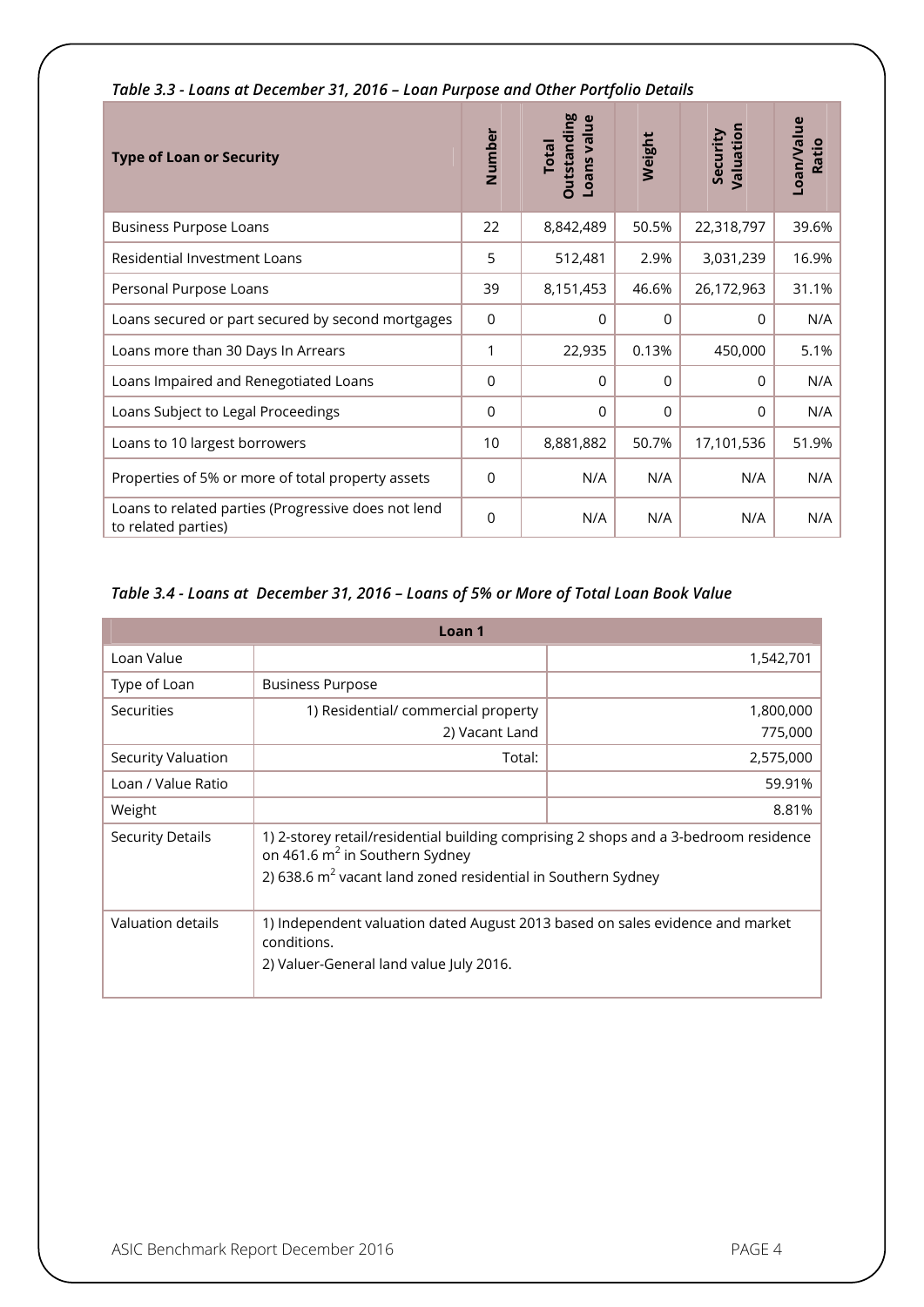| Loan <sub>2</sub>         |                                                                                                                                    |                                                                      |  |  |  |  |
|---------------------------|------------------------------------------------------------------------------------------------------------------------------------|----------------------------------------------------------------------|--|--|--|--|
| Loan Value                |                                                                                                                                    | 1,355,630                                                            |  |  |  |  |
| Type of Loan              | Personal Purpose                                                                                                                   |                                                                      |  |  |  |  |
| Securities                | 1) Owner-Occupied Home                                                                                                             | 2,400,000                                                            |  |  |  |  |
| Security Valuation        | Total:                                                                                                                             | 2,400,000                                                            |  |  |  |  |
| Loan / Value Ratio        |                                                                                                                                    | 56.48%                                                               |  |  |  |  |
| Weight                    |                                                                                                                                    | 7.74%                                                                |  |  |  |  |
| <b>Security Details</b>   |                                                                                                                                    | 1) Fine executive house with deep water frontage in Southern Sydney. |  |  |  |  |
| Valuation details         | 1) Independent valuation dated October 2005 based on sales evidence and market<br>conditions                                       |                                                                      |  |  |  |  |
|                           | Loan <sub>3</sub>                                                                                                                  |                                                                      |  |  |  |  |
| Loan Value                |                                                                                                                                    | 1,095,725                                                            |  |  |  |  |
| Type of Loan              | <b>Business Purpose</b>                                                                                                            |                                                                      |  |  |  |  |
| Securities                | 1) Owner-Occupied Home                                                                                                             | 1,650,000                                                            |  |  |  |  |
| <b>Security Valuation</b> | Total:                                                                                                                             | 1,650,000                                                            |  |  |  |  |
| Loan / Value Ratio        |                                                                                                                                    | 66.41%                                                               |  |  |  |  |
| Weight                    |                                                                                                                                    | 6.26%                                                                |  |  |  |  |
| <b>Security Details</b>   | 1) Two-storey 5-bedroom 3-bathroom Victorian home with period features, district<br>views and double parking in Sydney Inner West. |                                                                      |  |  |  |  |
| Valuation details         | 1) Independent valuation dated April 2013 based on sales evidence and market<br>conditions.                                        |                                                                      |  |  |  |  |

# **1.7 RELATED PARTY BENCHMARK**

Progressive meets this benchmark. Progressive does not lend to related parties.

#### **1.8 VALUATIONS BENCHMARK**

Progressive meets this benchmark:

- Real estate is valued on an "as is" and (for development property) an "as if complete" basis.
- Progressive uses independent licensed valuers and ensures that no single valuer conducts more than 1/3 of its valuations. Progressive has provided to and certified to the Trustee its panel of valuers that meet requirements under the Trust Deed and ASIC's regulatory guide RG 69.
- Before any property is mortgaged a current valuation is required.
- Development loans are advanced in stages to cover completion costs based on external evidence of the progress of the development.
- New valuation of a mortgaged property is required whenever it is considered that the most recent valuation is insufficient for a new loan or further advance sought; or inadequate because of changed circumstances, for example when there is a change in interest rate or the term of the loan, or when changes to zoning or local environment or major economic events occur that potentially adversely impact property values.